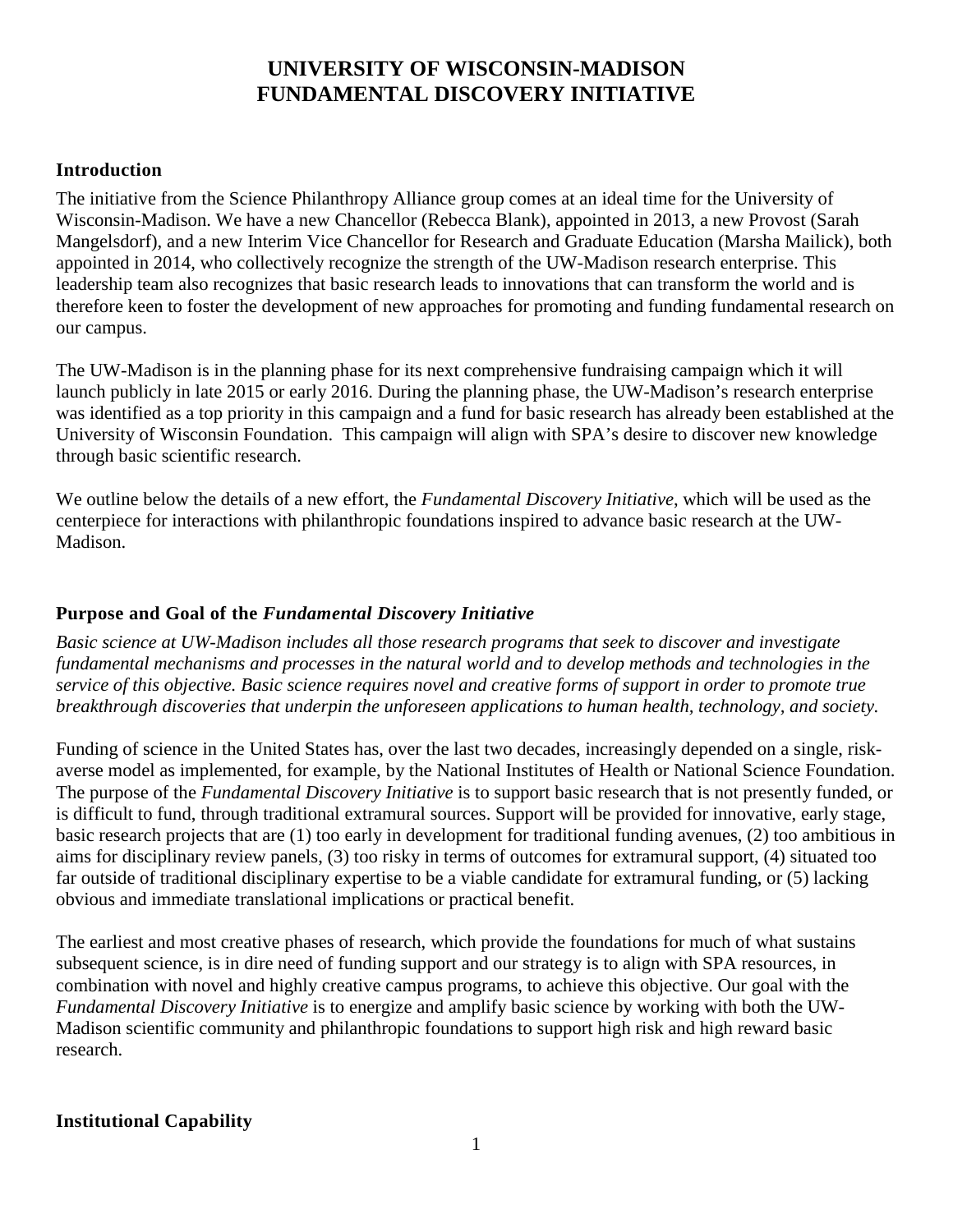Basic research has been a strong part of the UW-Madison research legacy. A hallmark of fundamental research is that it is difficult to know its true impact until years after the discovery. For example, Howard Temin's discovery of reverse transcriptase in 1970, for which he received the Nobel prize in 1975, came from studies of an obscure chicken virus. This discovery overturned the prevailing dogma regarding the flow of genetic information in cells and provided the foundation for modern molecular genetics and the biotechnology industry. John Van Vleck, a 1977 Nobel prize recipient and considered the founder of the modern theory of magnetism, was a pioneer in the development of the quantum theory of matter. His applications of quantum mechanics changed physics and chemistry, deepening our understanding of atomic systems from single molecules to crystalline solids. This work provided the foundation for solid state physics, which has changed our world.

Current UW-Madison faculty have made more recent discoveries, the implications of which are only beginning to be understood. Jamie Thomson found ways to isolate both primate and human embryonic stem cells and discovered that they could be induced to become varied cell types, which has led to the burgeoning field of regenerative medicine. The physics groups under the leadership of renowned scientists like Sau Lan Wu, Francis Halzen and Wesley Smith are making fundamental breakthroughs on the experimental and theoretical frontiers of particle physics.

We long have championed scientific innovation on this campus through a variety of internal grants, competitions, and initiatives. These include:

- an annual peer-reviewed competition for research support conducted by the Office of the Vice Chancellor for Research and Graduate Education (VCRGE), which awards more than \$8 million annually to faculty to support cutting-edge research;
- a new VCRGE research grant competition initiated in 2013 that provides seed funding for unique, interdisciplinary projects;
- the Wisconsin Institute for Discovery, an interdisciplinary center established in 2006 within the office of the VCRGE, which began by focusing on five themes of scientific research identified through a university-wide competition, and already has brought 12 talented new faculty to campus;
- a campus-wide "cluster hire" program that recruited 130 new faculty leading to research collaborations on cutting edge interdisciplinary topics.

All of these initiatives have received sustained support from the Wisconsin Alumni Research Foundation (WARF), an independent entity founded in 1925 that serves as the university's intellectual property and licensing arm. These initiatives provide evidence that the Office of the Vice Chancellor for Research and Graduate Education is well-positioned to competitively assess novel research ideas and they illustrate the UW-Madison's continuing and substantial commitment to, and expertise in, managing the funding of novel, fundamental research. As a result of this effort, the UW-Madison has placed among the top five US universities for research expenditures for the past 25 years.

In addition, the UW-Madison has several strengths that provide an optimal environment for new research initiatives, including:

- the breadth provided by having a comprehensive range of disciplines on one contiguous campus;
- well-developed cross-talk between campus schools and colleges based on very low barriers between units;
- a strong history of collaborative research endeavors among researchers from multiple disciplines;
- an established and successful process for vetting and funding campus research;
- a demonstrated ability to support research concepts from idea to development; and
- a productive data-sharing and data-interpretive support network.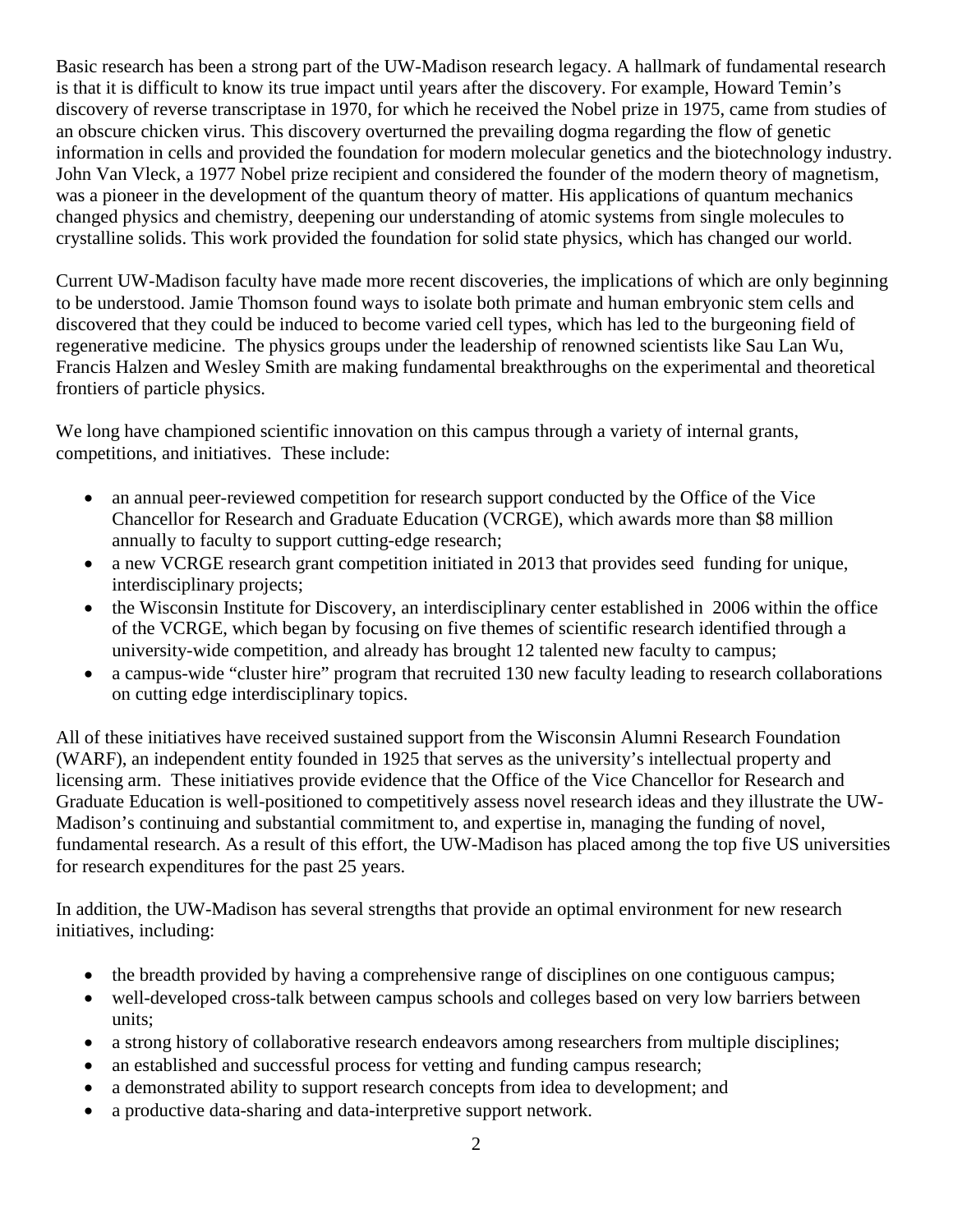#### **Description of the** *Fundamental Discovery Initiative* **and Potential Areas of Research Interest**

The *Fundamental Discovery Initiative* will focus on projects that address unanswered, fundamental questions, building on areas in which the UW-Madison has particular strength, and offering great investment potential for advancing basic science. A sample of the areas we believe are ripe for fundamental discoveries, together with possible questions that could be pursued, is provided below.

- 1. Biomolecular and material science engineering at the interface of polymer science and stem cells *Can we develop materials that both influence the path of differentiation by stem cells and adapt to their maturation into complex tissues?*
- 2. In vivo visualization of physiological processes *How do cellular signaling complexes assemble in time and space?*
- 3. Adaptive nanotechnology evolutionary engineering *Can we make self-repairing physical systems?*
- 4. Computational innovation in high energy physics *Can new methodologies, such as quantum computing, uncover novel phenomena?*
- 5. Cellular regulation by microenvironment and tissue interactions *How do cells sense "home"?*
- 6. Gene-environment interactions as determinants of health and disease *Can genetic variants be identified that help explain why individuals most vulnerable to adverse social environments may be the same ones who thrive in nurturing and supportive environments?*
- 7. Human-machine interfaces and virtual visualization *What is the minimal complexity of a virtual world required to support effective learning?*
- 8. The next generation of space science to include complex physiology *What technical and biological processes impede long-term, human space travel?*
- 9. Real-time microbial ecology and community control *How do biofilms alter bacterial responses?*
- 10. Understanding the neural mechanisms underlying perception, cognition, memory, emotion, and language

*Are there early differences in brain development that distinguish infants who will go on to have language learning challenges?*

One of the keys to the success of our approach will be to break down a project into the short, medium, and longterm phase of its development, recognizing that each phase requires a different form of support. The focus of this initiative on the early, short-term phase will allow us to explore a far broader range of ideas than is currently possible, as funding for the short-term phase is the most difficult to identify. Our goal is to support a large portfolio of early stage, novel ideas, each having the potential to advance science in its field. Some of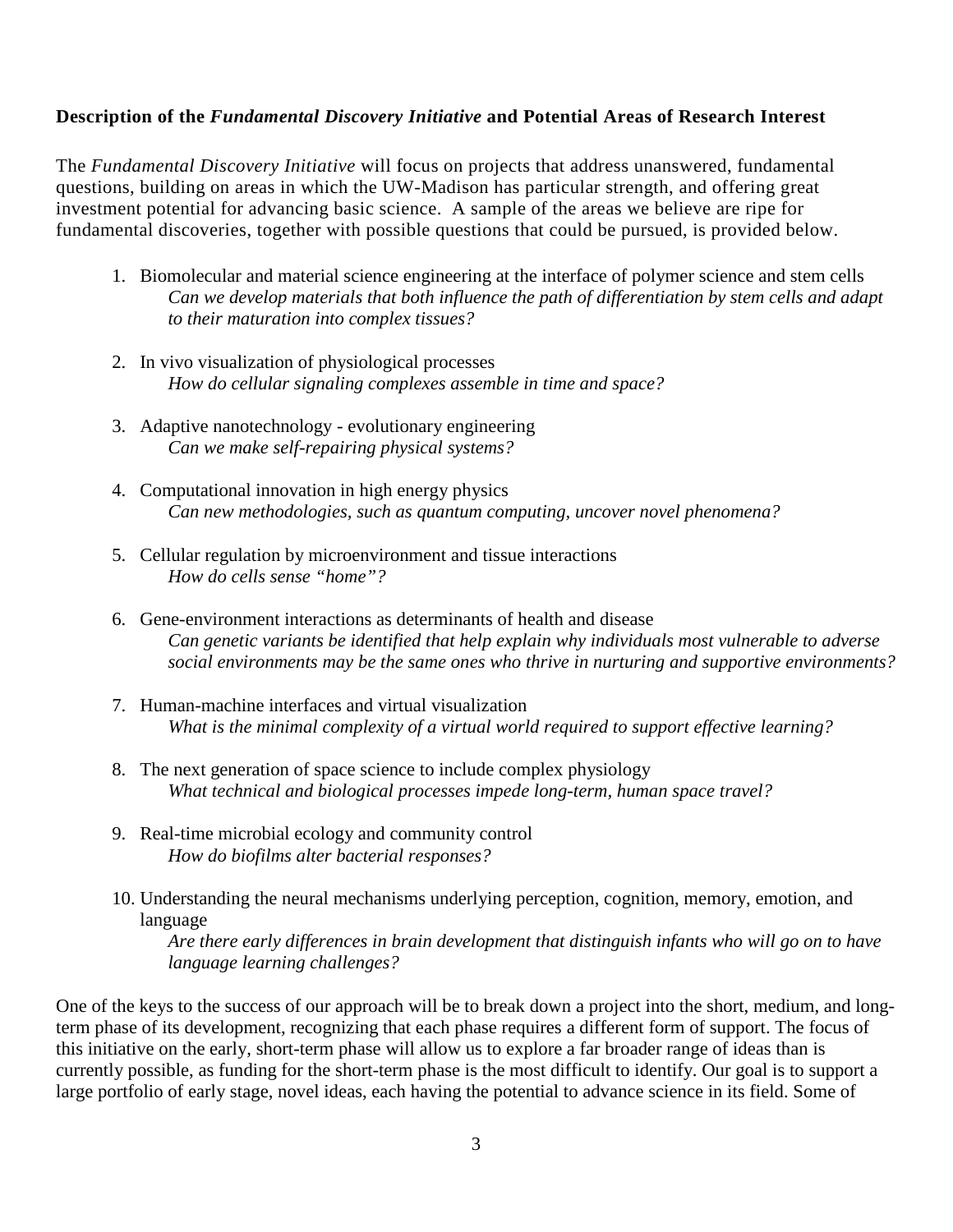these ideas will result in true paradigm shifts that lead ultimately to new fields of research or have an impact on society that we can't begin to predict.

## **Logistics**

The *Fundamental Discovery Initiative* will have a visible presence within the Office of the Vice Chancellor for Research and Graduate Education, where the logistics of the program will be integrated with both campus activity and the university capital campaign.

A panel of judges will be appointed by the Vice Chancellor for Research and Graduate Education to serve as impartial experts in providing expertise, evaluating proposals, and assisting in connecting research projects with potential donors. We will emphasize the core values of the *Fundamental Discovery Initiative* and build an evaluation process that ensures that creative, high risk-high reward proposals receive appropriate review. This process will include an emphasis on the potential of the outcomes rather than prior work, and novelty rather than obvious next steps.

Although the full array of details regarding proposal submission and funding remain to be developed, the highlights of the process will be as follows:

- The *Fundamental Discovery Initiative*, within the Office of the VCRGE, will maintain an open call for white paper "idea" submissions with the goal of evaluating and providing feedback on these abbreviated submissions within one month.
- Applicants with promising "idea" proposals will be invited to submit full applications for support.
- The process used to evaluate the submissions will be based on consideration of several overarching elements that address the viability of the proposal, including: scientific impact of the experimental question if it should prove viable, creativity, timeliness, innovation, and strategic alignment.
- The goal will be to fast-track the process, such that funding for successful proposals could be awarded within a few months of the "idea" submission.

Funding decisions would be made after review of the full project proposals. We envision two levels of funding available for successful proposals:

- 1. A "starter" or incubator award: one year of support at the level of \$50,000 to \$150,000, designed to provide resources to further develop an initial embryonic idea.
- 2. A "proof of concept" award: two years of support at the level of \$200,000 to \$400,000 per year to support work testing a more fully developed hypothesis and carry the project to the point of viability for sustained extramural support.

# **Management of the Research Fund**

We have established the UW-Madison Fund for Basic Research to provide support for fundamental research proposals that are judged worthy. The fund is administered by the University of Wisconsin Foundation, which receives and manages gifts granted to the University. The foundation is an entity independent from the University and is a Wisconsin non-profit, non-stock corporation that is exempt under 501(c)(3), 509(a)(1), and  $170(b)(1)(A)(iv)$  of the U.S. code. The Foundation can create different types of accounts. The primary account type is a spendable account for dollars that are available to the University for immediate expenditure. These funds are typically invested for security and liquidity. The Foundation also has an endowment pool that is made up of a number of different individual funds that are invested as a single unit, but accounted for separately. Individuals or entities can use this pool to hold gift funds on a temporary or permanent basis. Funds that are